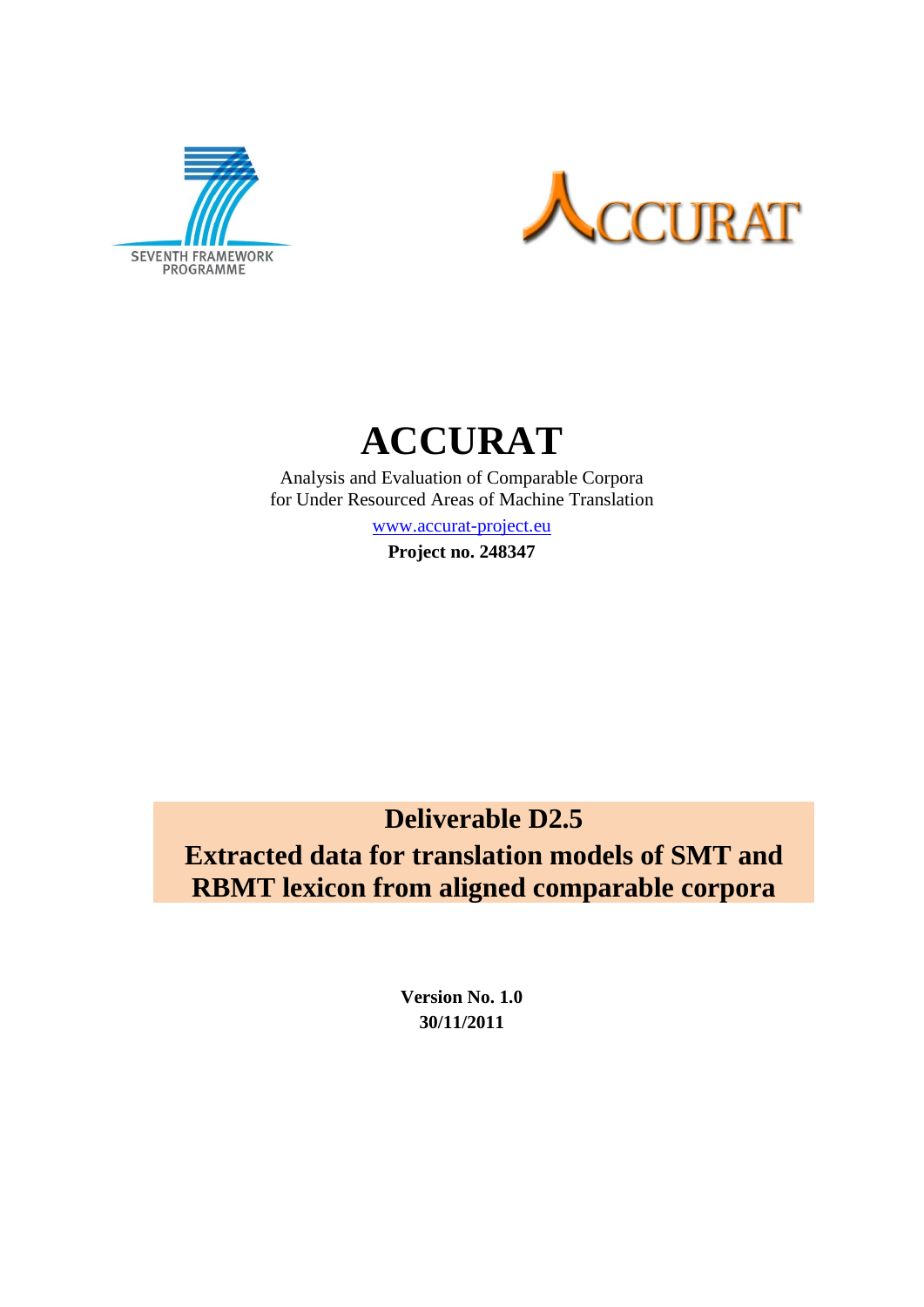



### **Document Information**

| Deliverable number:                       | D2.5                                                                                                                                                                                         |  |  |  |  |  |
|-------------------------------------------|----------------------------------------------------------------------------------------------------------------------------------------------------------------------------------------------|--|--|--|--|--|
| Deliverable title:                        | Extracted data for translation models of SMT and RBMT<br>lexicon from aligned comparable corpora                                                                                             |  |  |  |  |  |
| Due date of deliverable:                  | 30/11/2011                                                                                                                                                                                   |  |  |  |  |  |
| Actual submission date<br>of deliverable: | 30/11/2011                                                                                                                                                                                   |  |  |  |  |  |
| Main Author(s):                           | Radu Ion, Mārcis Pinnis, Gregor Thurmair, Ahmet Aker, Rob<br>Gaizauskas, Mateja Verlic, Nikos Glaros                                                                                         |  |  |  |  |  |
| Participants:                             | RACAI, TILDE, USFD, LINGUATEC, ZEMANTA, ILSP                                                                                                                                                 |  |  |  |  |  |
| Internal reviewer:                        | <b>TILDE</b>                                                                                                                                                                                 |  |  |  |  |  |
| Workpackage:                              | WP <sub>2</sub>                                                                                                                                                                              |  |  |  |  |  |
| Workpackage title:                        | Multi-level alignment methods and information extraction from<br>comparable corpora                                                                                                          |  |  |  |  |  |
| Workpackage leader:                       | <b>RACAI</b>                                                                                                                                                                                 |  |  |  |  |  |
| <b>Dissemination Level:</b>               | PU                                                                                                                                                                                           |  |  |  |  |  |
| Version:                                  | V1.0                                                                                                                                                                                         |  |  |  |  |  |
| Keywords:                                 | parallel data from comparable corpora, translation lexicons from<br>comparable corpora, translated terminology from comparable<br>corpora, translated named entities from comparable corpora |  |  |  |  |  |

# **History of Versions**

| <b>Version   Date</b> |                | <b>Status</b> | Name of the<br>Author<br>(Partner) | <b>Contributions</b>           | Description/<br><b>Approval Level</b>                                                          |
|-----------------------|----------------|---------------|------------------------------------|--------------------------------|------------------------------------------------------------------------------------------------|
| V <sub>0.1</sub>      | 08/11/20<br>11 | Draft         | <b>RACAI</b>                       | Tentative Table of<br>Contents | Created.                                                                                       |
| V <sub>0.2</sub>      | 29/11/20<br>11 | Draft         | <b>RACAI</b>                       | <b>RACAI</b>                   | Description and<br>statistics about<br>the executed<br>parallel data<br>extraction<br>workflow |
| V <sub>0.3</sub>      | 29/11/20<br>11 | Draft         | <b>RACAI</b>                       | <b>TILDE</b>                   | Added Tilde's<br>contribution<br>about<br>terminology<br>mapping                               |
| V <sub>0.4</sub>      | 29/11/20<br>11 | Draft         | <b>RACAI</b>                       | <b>USFD</b>                    | Added USFD's<br>contribution<br>about named                                                    |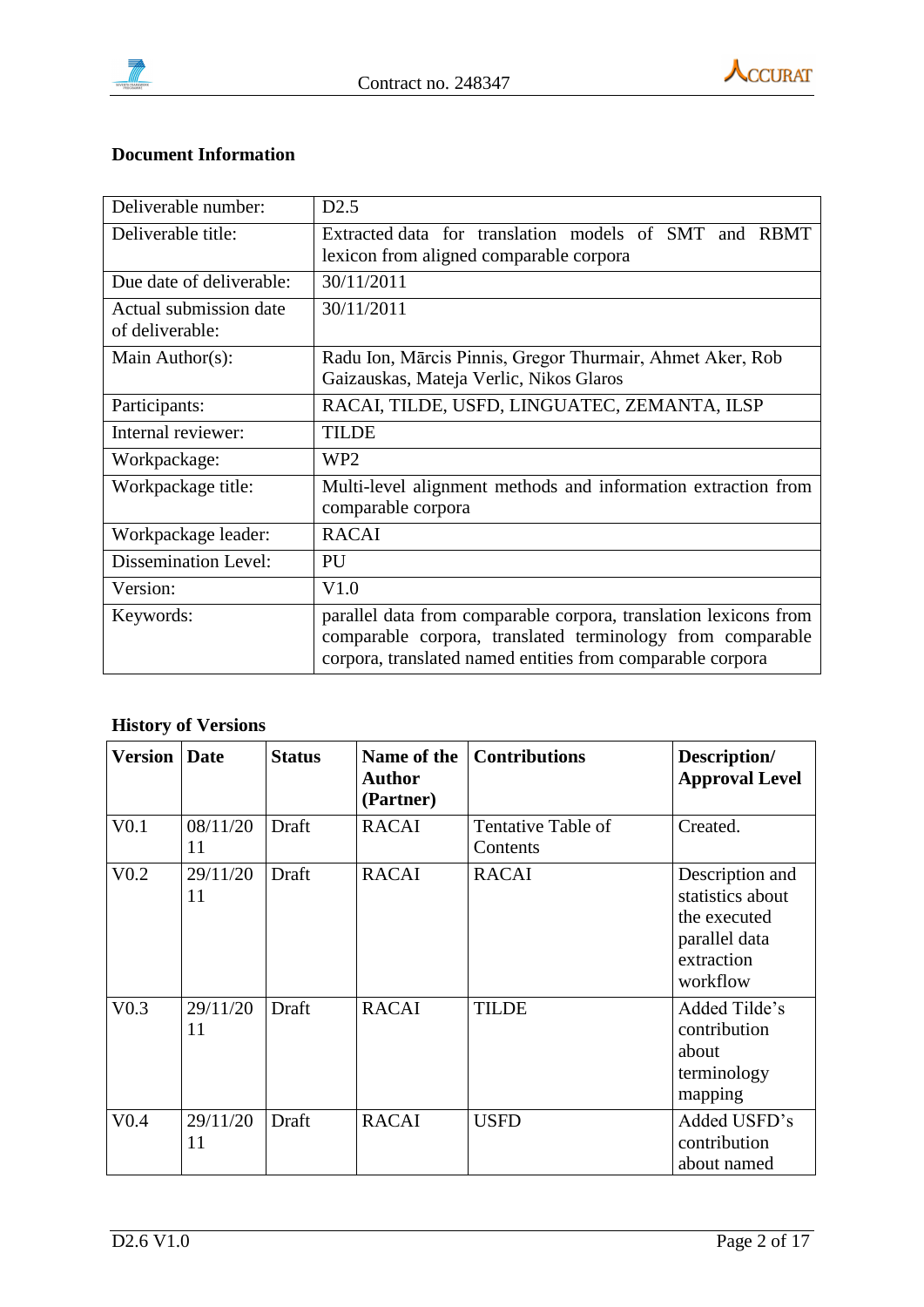



|                   |                |       |              |                                                    | entities mapping                                                       |
|-------------------|----------------|-------|--------------|----------------------------------------------------|------------------------------------------------------------------------|
| V <sub>0.5</sub>  | 29/11/20<br>11 | Draft | <b>RACAI</b> | <b>RACAI</b>                                       | Added<br>Conclusions and<br>Introduction                               |
| V <sub>0.6</sub>  | 30/11/20<br>11 | Draft | <b>RACAI</b> | RACAI, USFD,<br>ZEMANTA, ILSP,<br><b>LINGUATEC</b> | Added section<br>$1.2$ and<br>addressed<br>comments from<br>everybody. |
| V <sub>0.61</sub> | 30/11/20<br>11 | Draft | <b>RACAI</b> | <b>ILSP</b>                                        | Tables 5 and 6<br>fixes and some<br>English<br>corrections.            |
| V1.0              | 30/11/20<br>11 | Final | Tilde        | Final review                                       | Submitted to PO                                                        |

### **EXECUTIVE SUMMARY**

This report presents MT-related data that have been obtained from the aligned comparable corpora described in D2.4. By "MT-related data" we understand parallel texts, translated terminology and named entities. For each pair of languages of interest, we give quantitative and tentative qualitative analyses of the extracted data.

The collected data are stored at the ACCURAT project FTP Server repository and are freely available after contacting the ACCURAT consortium: project@tilde.lv.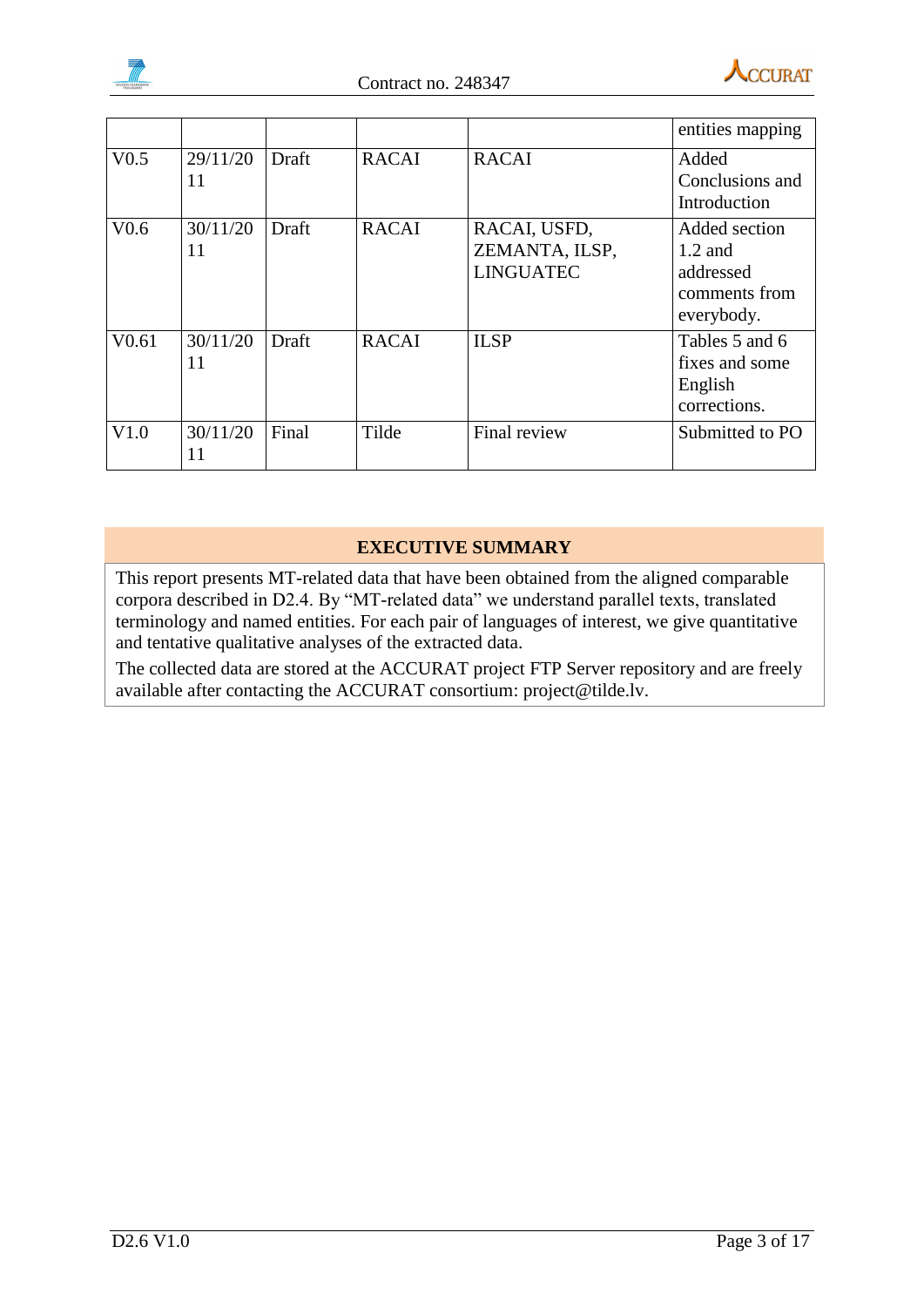



| <b>Table of Contents</b> |    |
|--------------------------|----|
|                          |    |
|                          |    |
|                          |    |
|                          |    |
|                          |    |
|                          |    |
|                          |    |
|                          |    |
|                          |    |
|                          |    |
|                          |    |
|                          |    |
|                          |    |
|                          |    |
|                          |    |
|                          |    |
|                          |    |
|                          |    |
| 2.2.3Tool Evaluation     | 14 |
|                          |    |
|                          |    |
|                          |    |
|                          |    |
|                          |    |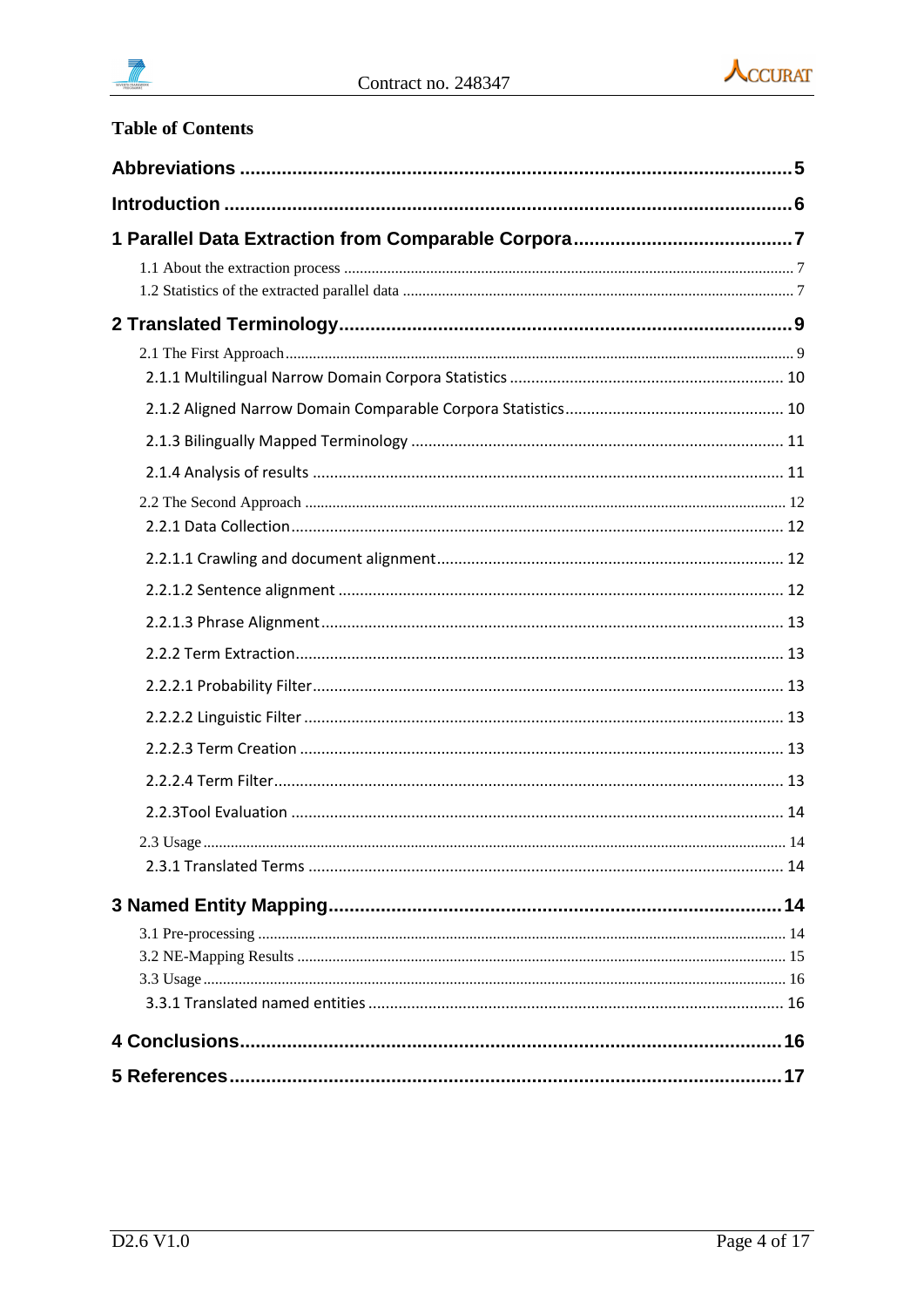



# <span id="page-4-0"></span>**Abbreviations**

| <b>Abbreviation</b> | <b>Term/definition</b>                 |
|---------------------|----------------------------------------|
| <b>API</b>          | Application programming interface      |
| CC                  | Comparable Corpora                     |
| <b>CPU</b>          | Central processing unit                |
| <b>FMC</b>          | <b>Focused Monolingual Crawler</b>     |
| <b>URL</b>          | <b>Uniform Resource Locator</b>        |
| MT                  | <b>Machine Translation</b>             |
| <b>NE</b>           | Named Entity                           |
| <b>NER</b>          | Named-entity recognition               |
| <b>SMT</b>          | <b>Statistical Machine Translation</b> |
| <b>RBMT</b>         | <b>Rule Based Machine Translation</b>  |
| XML                 | Extensible Markup Language             |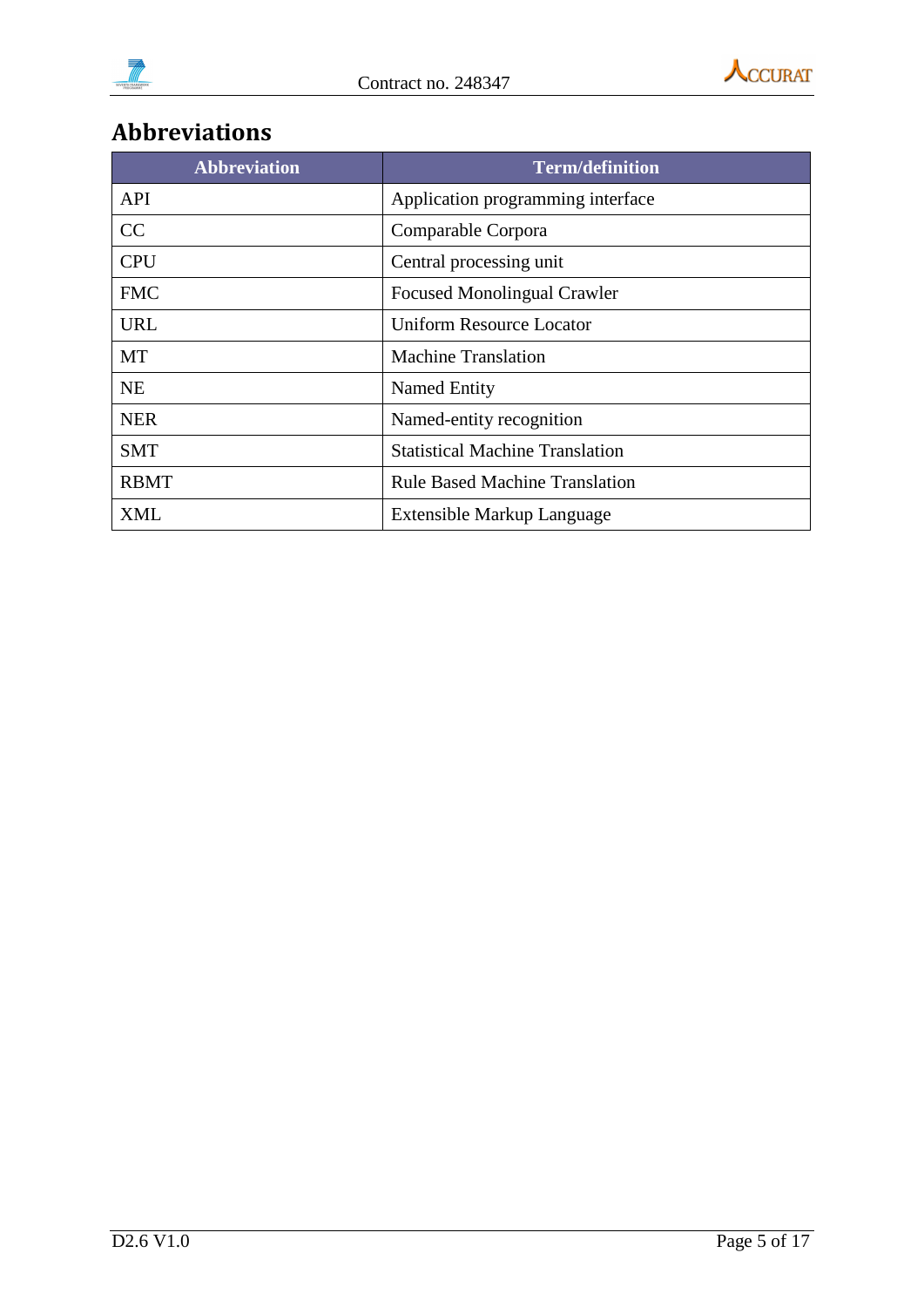



# <span id="page-5-0"></span>**Introduction**

One of the main objectives of the ACCURAT project is to provide MT-related data to different types of MT systems, such as SMT or RBMT, by collecting and extracting these data from Comparable Corpora (CC). It has to be emphasized that extracting parallel data from CC is much more computationally intensive and algorithmically demanding than doing so for parallel corpora. This can be mainly attributed not only to the several orders of magnitude larger textual data volumes that have to be processed sequentially in the CC case, but also to the fact that there are many more positional possibilities that translation equivalents can have in a pair of aligned documents when these aligned documents are comparable rather than when they are parallel.

In what follows, we present the ACCURAT consortium's first attempt to do parallel data mining on CC in order to obtain parallel data that can benefit MT systems performance. This is a large-scale integration step of all of our tools responsible for collecting CC, aligning documents and finally, extracting parallel data and creating bilingual terminology and named entities lists from CC.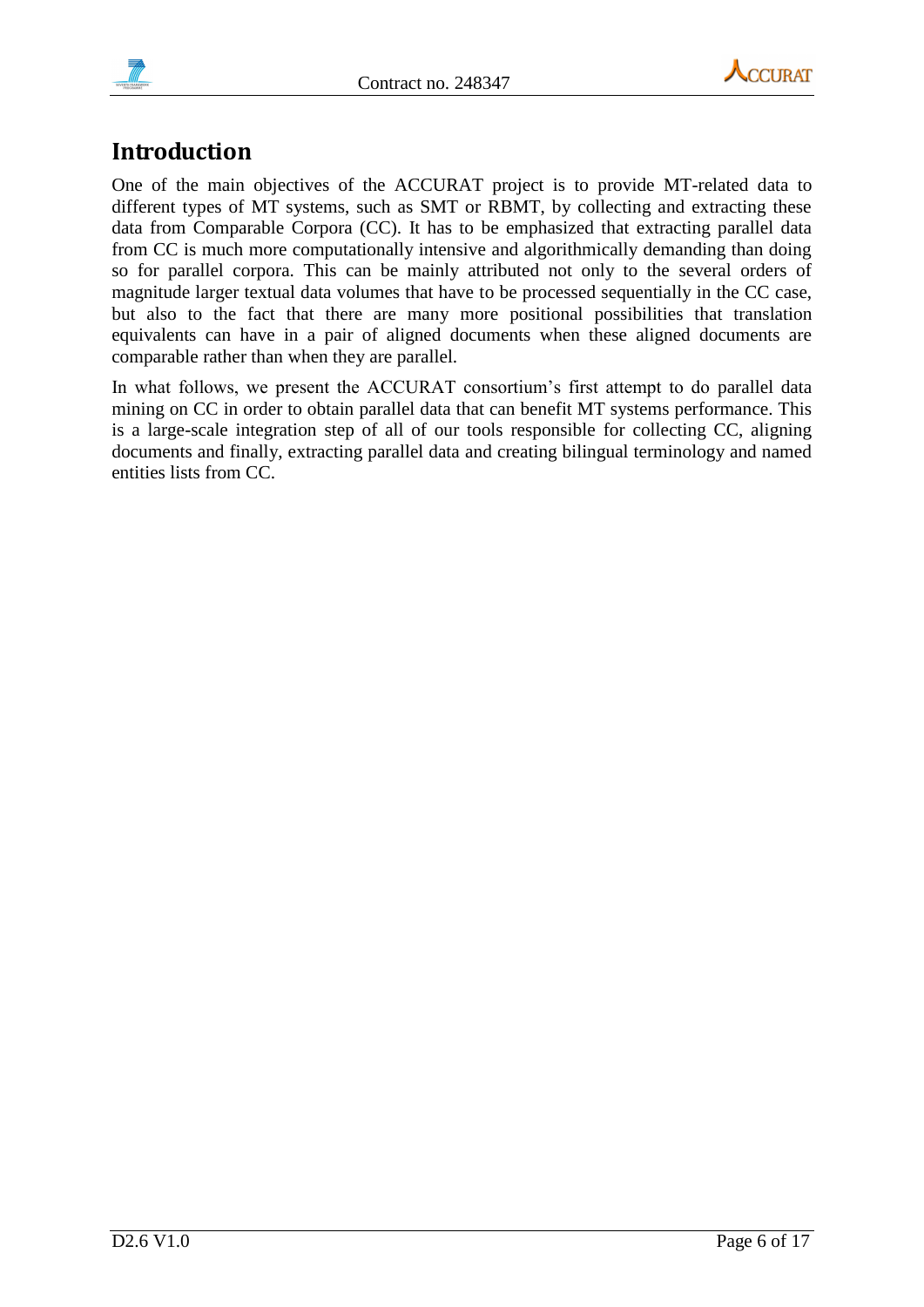



# <span id="page-6-0"></span>**1 Parallel Data Extraction from Comparable Corpora**

### <span id="page-6-1"></span>*1.1 About the extraction process*

After the document alignments described in the ACCURAT Deliverable D2.4 "Aligned comparable corpora" (CC) have been obtained, we proceeded to the parallel data mining step. This step was performed in order to assess how much/how good parallel data we are able to obtain from the CC that we collected. It is important to point out that this is not the last parallel data mining process we will attempt to obtain statistical machine translation (SMT) ready training data, but, more importantly, this is the first large-scale integration step of all of our tools responsible for collecting CC, aligning documents and, finally, extracting parallel data from it.

In order to obtain document alignments, we have employed the services of the following three tools that were developed especially for this purpose in the ACCURAT project:

- EMACC, an Expectation-Maximization-based document aligner (described in the D2.6 "Toolkit for multi-level alignment and information extraction from comparable corpora" deliverable, section 2.3);
- ComMetric, a translation-based (Google and/or Bing) comparability metric tool (see D2.6 "Toolkit for multi-level alignment and information extraction from comparable corpora", section 2.1);
- DicMetric, a refined version of ComMetric that does not rely on external translation services. However, it should be noted that an iterative procedure where existing internal SMT systems are improved with extracted data and then are used to detect new pairs of strongly comparable documents is a feasible scenario.

When the documents alignments were ready, we have used two tools to mine for parallel data in pairs of documents that we deemed as "comparable" by imposing certain thresholds on document alignment probabilities (0.3, 0.6 on ComMetric or 0.001 for EMACC – see deliverable D2.4 "Aligned comparable corpora" for a description of the document alignments):

- PEXACC, a translation-similarity algorithm for mining parallel data from CC (see Deliverable D2.2 "Report on multi-level alignment of comparable corpora", section 2.2)
- MEExtract, a Maximum Entropy parallel sentence classifier (see Deliverable D2.2 "Report on multi-level alignment of comparable corpora", section 2.3)

Each partner has run the selected document alignment tool and parallel data mining tool according to available computational resources. EMACC and PEXACC are CPU intensive tools that actually perform (almost) brute force searches for the best document alignments/parallel phrases. The solution to the time complexity problem is the use of parallel computation, which some of the partners did not have available at the time of the experiments.

# <span id="page-6-2"></span>*1.2 Statistics of the extracted parallel data*

Table 1 contains the sizes of the extracted parallel data for the following language pairs: English-Romanian (en-ro), English-Latvian (en-lv), English-Lithuanian (en-lt), English-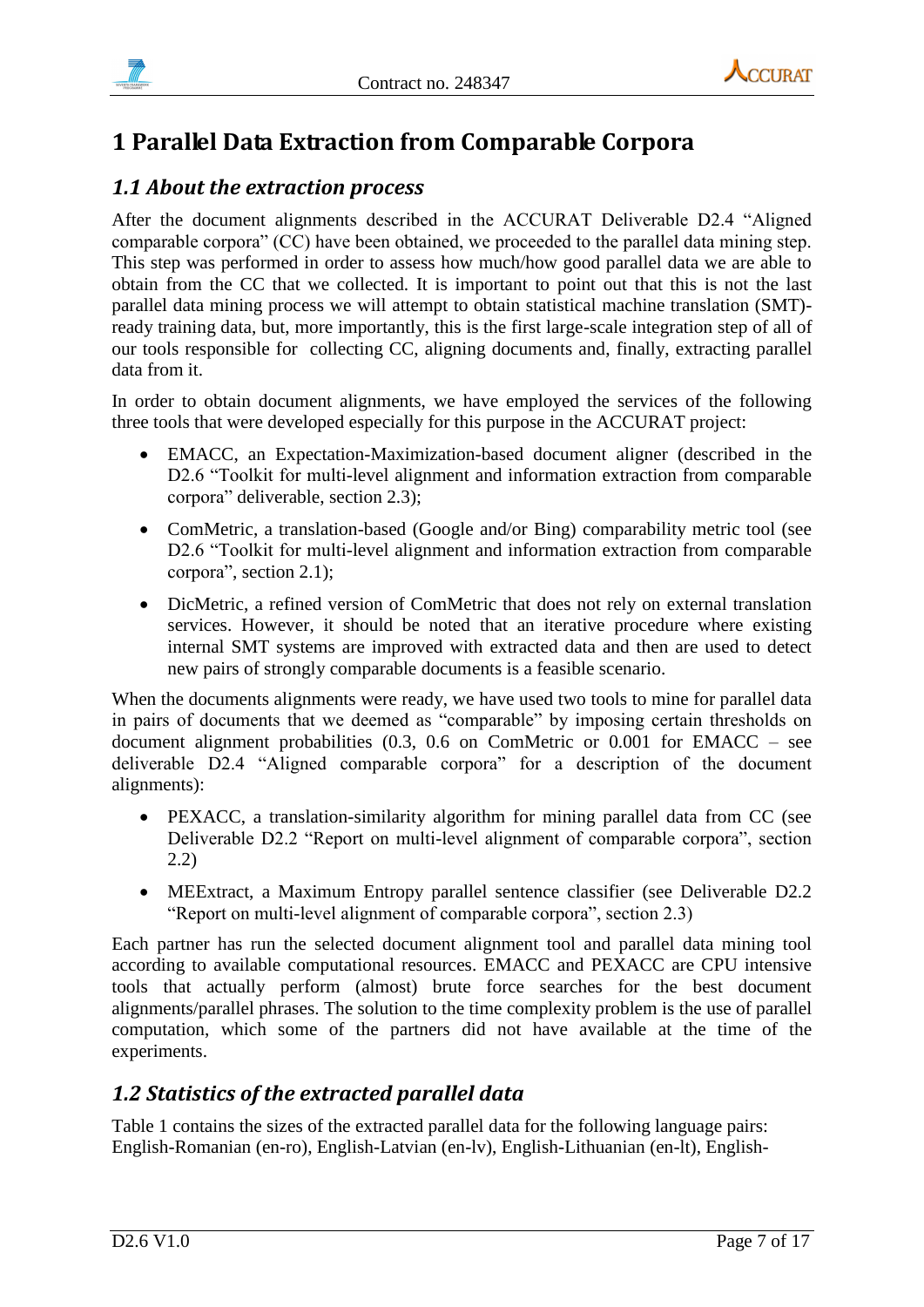



Estonian (en-et), English-Greek (en-el), English-Slovenian (en-sl) and English-German (ende).

| Lang. pair | <b>Corpus</b>                | <b>Unique counts</b> |                    |                 |
|------------|------------------------------|----------------------|--------------------|-----------------|
|            |                              | <b>Pairs</b>         | <b>Src.</b> tokens | Trg. tokens     |
| en-de      | ILSPAutomotiveV2             | 37427                | 132862(3.3%)       | 133058(2.5%)    |
| en-el      | <b>USFDNews</b>              | 27                   | $141(0\%)$         | 139(0%)         |
| en-el      | <b>ILSPNewsDisasters</b>     | 1512                 | 5401(0%)           | 5441(0%)        |
| en-et      | <b>ILSPRenewableEnergy</b>   | 705                  | 3193(0%)           | 3205(0%)        |
| en-et      | <b>USFDNews</b>              | 78                   | $565(-)$           | $555(-)$        |
| en-lt      | <b>ILSPNewsDisasters</b>     | 9347                 | 81012(0.2%)        | 88572(2.55%)    |
| en-lt      | <b>ILSPNewsPolitical</b>     | 359                  | 2818(0%)           | 3044(0.15%)     |
| en-lt      | <b>ILSPNewsSports</b>        | 157                  | 1099(0%)           | 1188(0%)        |
| en-lt      | <b>ILSPNewsTechnological</b> | 24068                | 175054(0.5%)       | 190560(5.1%)    |
| en-lt      | ILSPRenewableEnergy          | 4827                 | 37099(0.15%)       | 39827(4.2%)     |
| en-lt      | <b>USFDNews</b>              | 164                  | $1509(-)$          | $1458(-)$       |
| en-ly      | <b>ILSPITLocalisation</b>    | 5818                 | 46539(0.95%)       | 49833(2.9%)     |
| en-lv      | <b>ILSPNewsDisasters</b>     | 2177                 | 16593(0%)          | 16920(0.75%)    |
| en-lv      | <b>ILSPNewsPolitical</b>     | 5627                 | 68282(0.15%)       | 70440(0.95%)    |
| en-lv      | <b>ILSPNewsSports</b>        | 64                   | 606(0%)            | 625(0%)         |
| en-lv      | <b>ILSPNewsTechnological</b> | 20731                | 157941(0.45%)      | 173908(4.1%)    |
| en-lv      | <b>ILSPRenewableEnergy</b>   | 1772                 | 11908(0%)          | 12854(1.85%)    |
| en-lv      | <b>USFDNews</b>              | 387                  | $3927(-)$          | $4050(-)$       |
| en-ro      | <b>USFDNews</b>              | 8461                 | 158099(13.4%)      | 165799(29.35%)  |
| en-ro      | <b>ILSPNewsDisasters</b>     | 2437933              | 7979279(5.1%)      | 8266110(23.18%) |
| en-sl      | <b>USFDNews</b>              | 26                   | 262(0%)            | $267(0.1\%)$    |
| sl-en      | <b>USFDNews</b>              | 11                   | 92(0%)             | $91(0\%)$       |

**Table 1: PEXACC data (both sentences and chunks) on ACCURAT language pairs with parallelism threshold set to 0.3 and above and with filtered identical textual unit pairs**

The counts in Table 1 have been generated by uniquely counting textual unit pairs (source textual unit not identical to the target textual unit) that have a parallelism threshold above 0.3. The "identical" filter was imposed because of the fact that target documents contained English sentences and/or chunks that were found exactly in the English part of the corpus. We relaxed this filter to also take into account identical sentences and/or chunks with differing punctuation. One point to mention is that the significant count difference of the enro ILSPNewsDisasters corpus is due to the fact that we extracted chunk-level alignments.

In the source tokens ("Src. tokens") and target tokens ("Trg. tokens") columns, in parenthesis, there is an estimate of the percent of tokens that are found in the extracted parallel textual unit from the total number of tokens in the monolingual corpora per language (the sizes of the monolingual corpora are listed in the ACCURAT Deliverables D3.6 and D3.7). This is to show what percent of collected CC can be used as parallel data so as to make an estimate of the size a particular CC must have to obtain a parallel corpus of a given size.

Regarding the 0.3 threshold, this is a good threshold for sentence level extraction while for chunk level extraction, 0.6 is a more suitable choice. All resulting pairs with parallelism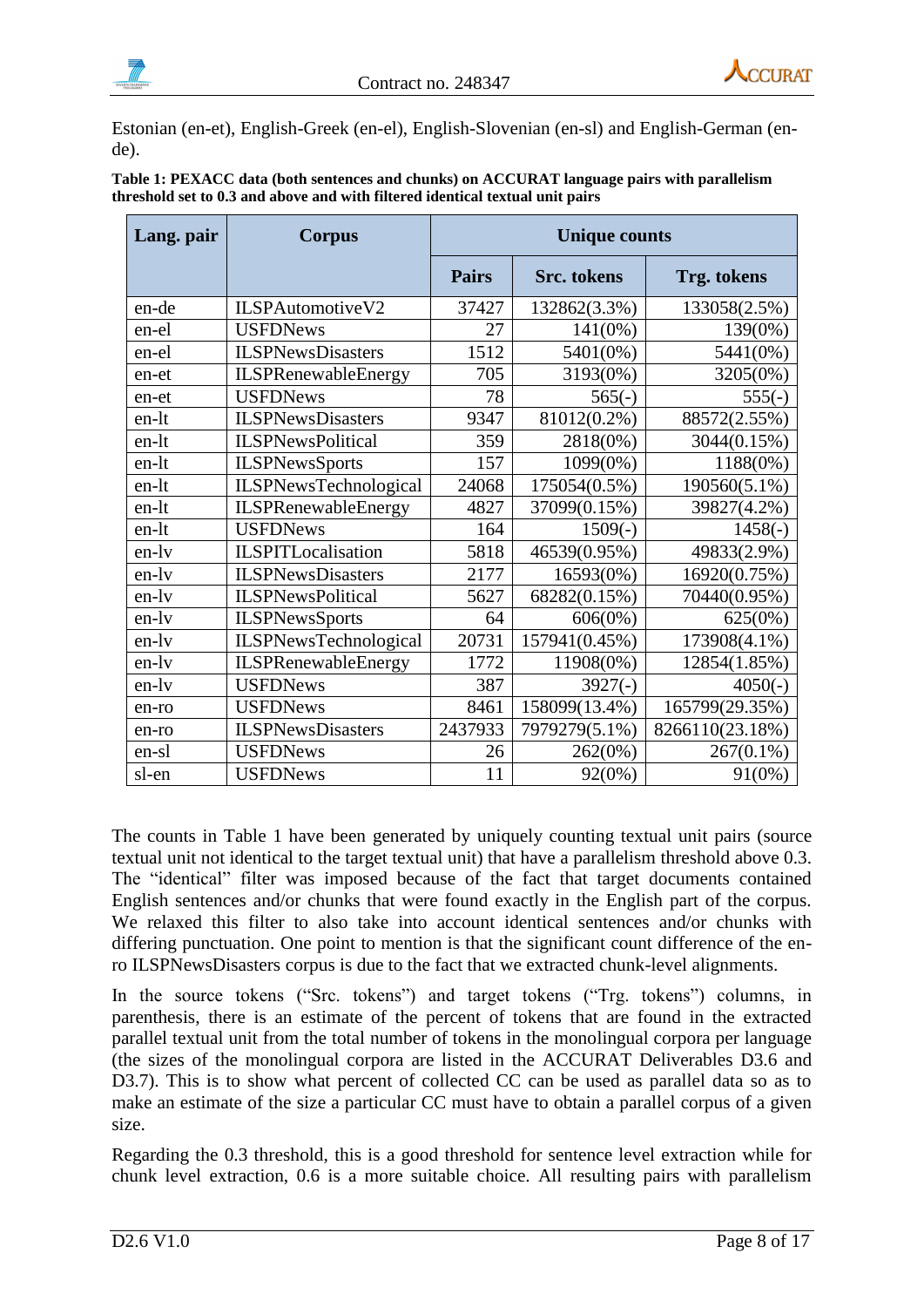



probabilities above these thresholds can be considered parallel or almost parallel. Please note that the pairs of phrases with a score below 0.6 may still be useful for tasks such as named entity or terminology mapping.

# <span id="page-8-0"></span>**2 Translated Terminology**

In this section of the deliverable a description of two approaches to acquiring both bilingually mapped terminology dictionaries and bilingual terminology dictionaries from comparable corpora is provided. The first approach uses mostly tools developed as part of the ACCURAT project published within Deliverables D2.6 and D3.5 in order to create a comparable corpus from the Web, monolingually tag terms in the corpus and then bilingually map the terms. The second approach, on the other hand, starts from aligned phrases and filters term candidates from them.

## <span id="page-8-1"></span>*2.1 The First Approach*

The first approach uses the methodology and tools published in previous ACCURAT project's deliverables, more precisely:

- multilingual narrow domain comparable corpora in the disasters news domain were collected using the *Focused Monolingual Crawler* (FMC) developed by the ILSP partner (included in the public Deliverable D3.5 of the ACCURAT project). FMC implements monolingual focused crawling for every specified language and ensures that the collected multilingual narrow domain comparable corpora contain at least weakly comparable documents.
- Comparability metrics were applied to the narrow domain multilingual corpora in order to evaluate the comparability of the collected corpora between different language pairs and to minimize the search space for the more resource intensive term mapping task. The comparability metrics tools were developed as part of the ACCURAT project's public Deliverable D2.6.
- Terms in every monolingual narrow domain corpus were tagged using either existing terminology extraction tools or tools developed as part of the ACCURAT project's Deliverable D2.6. For Greek an existing terminology extraction tool from the ILSP partner was used. For Latvian, Lithuanian and English *Tilde's Wrapper System for CollEx* (developed by the partners from FFZG and Tilde) was used. For Romanian the RACAI partner's terminology extraction tool was used. The latter two were developed as part of the ACCURAT project and are published within Deliverable D2.6.
- Terms in the bilingual comparable corpora were then mapped using two tools developed within the ACCURAT project – the RACAI partner's *TerminologyAligner* and the USFD partner's *MapperUSFD* (both published within the Deliverable D2.6). Note that the MapperUSFD is a cognate based approach and was designed only for mapping named entities. To investigate its potential we also applied it also for mapping terms.

The task of mapped terminology dictionary creation using the first approach was limited to the disaster news narrow domain corpora for the following two reasons:

 The process chain from corpus crawling, comparability estimation, monolingual corpora term tagging and bilingual term mapping is very resource intensive and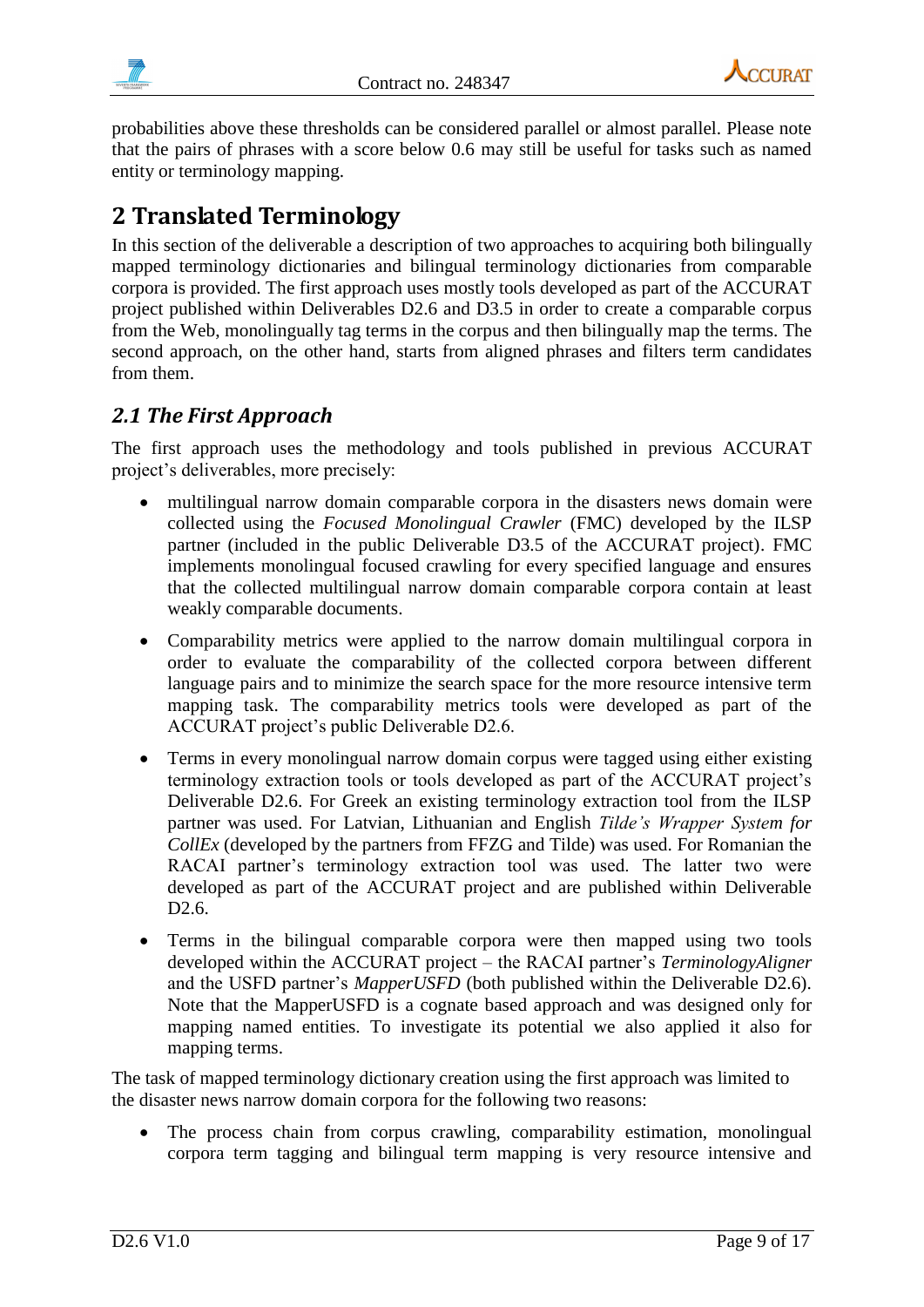



requires a lot of computing power (the whole processing chain can take from 1 to 2 weeks for a single language pair depending on the monolingual corpora size).

 The corpus provides a wide variety of possible term combinations and, thus, is suitable for a terminology dictionary creation and a demonstration of the capabilities of the methods developed and applied in the ACCURAT project.

#### <span id="page-9-0"></span>*2.1.1 Multilingual Narrow Domain Corpora Statistics*

<span id="page-9-2"></span>The corpora statistics after monolingual corpora crawling with FMC and tagging of terms with the respective language dependent term tagging tools is shown in [Table 2.](#page-9-2)

| Language   | <b>Documents</b> | <b>Terms</b> | <b>Unique Terms</b> |
|------------|------------------|--------------|---------------------|
| English    | 24555            | 1756576      | 123721              |
| Greek      | 5512             | 772168       | 273624              |
| Latvian    | 2354             | 225506       | 41445               |
| Lithuanian | 3000             | 375712       | 69059               |
| Romanian   | 4497             | 683282       | 34956               |

**Table 2: Monolingual disaster news corpora statistics**

#### <span id="page-9-1"></span>*2.1.2 Aligned Narrow Domain Comparable Corpora Statistics*

The comparability metrics were applied for language pairs where English was the source language. The comparable corpora statistics of the processed language pairs is shown in [Table 3.](#page-9-3)

<span id="page-9-3"></span>

|                    | Comparabi    | <b>Document</b> | <b>Terms</b>  |               | <b>Unique Terms</b> |               |
|--------------------|--------------|-----------------|---------------|---------------|---------------------|---------------|
| Language pairs     | lity metric  |                 | <b>Source</b> | <b>Target</b> | <b>Source</b>       | <b>Target</b> |
| English-Greek      | DicMetric    | 730             | 59985         | 6051          | 8361                | 3436          |
| English-Latvian    | ComMetric    | 2911            | 226451        | 30929         | 24060               | 9352          |
| English-Lithuanian | ComMetric    | 15503           | 315583        | 59045         | 27149               | 13435         |
| English-Romanian   | <b>EMACC</b> | 10165           | 707278        | 594690        | 68334               | 33676         |

**Table 3: Bilingual disaster news comparable corpora statistics**

Three different comparability metric solutions to align the bilingual narrow domain comparable corpora have been developed. For languages, where third party translation API's (*Google*, *Bing*, others) were available, *ComMetric* (the second version of the comparability metric from the CTS partner) was used. Due to the fact that translation API access was recently heavily limited (by both *Google* and *Microsoft*) *DicMetric* (the third version of the comparability metric from the CTS partner) was used for other languages except for English-Romanian where existing document alignment results from the RACAI partner's *EMACC* tool were used. Although different comparability metrics were used, we showed in ACCURAT D2.4 deliverable "Aligned comparable corpora" that ComMetric, DicMetric and EMACC produce similar results and thus, we believe that the impact of using different metrics on the mapping results is limited.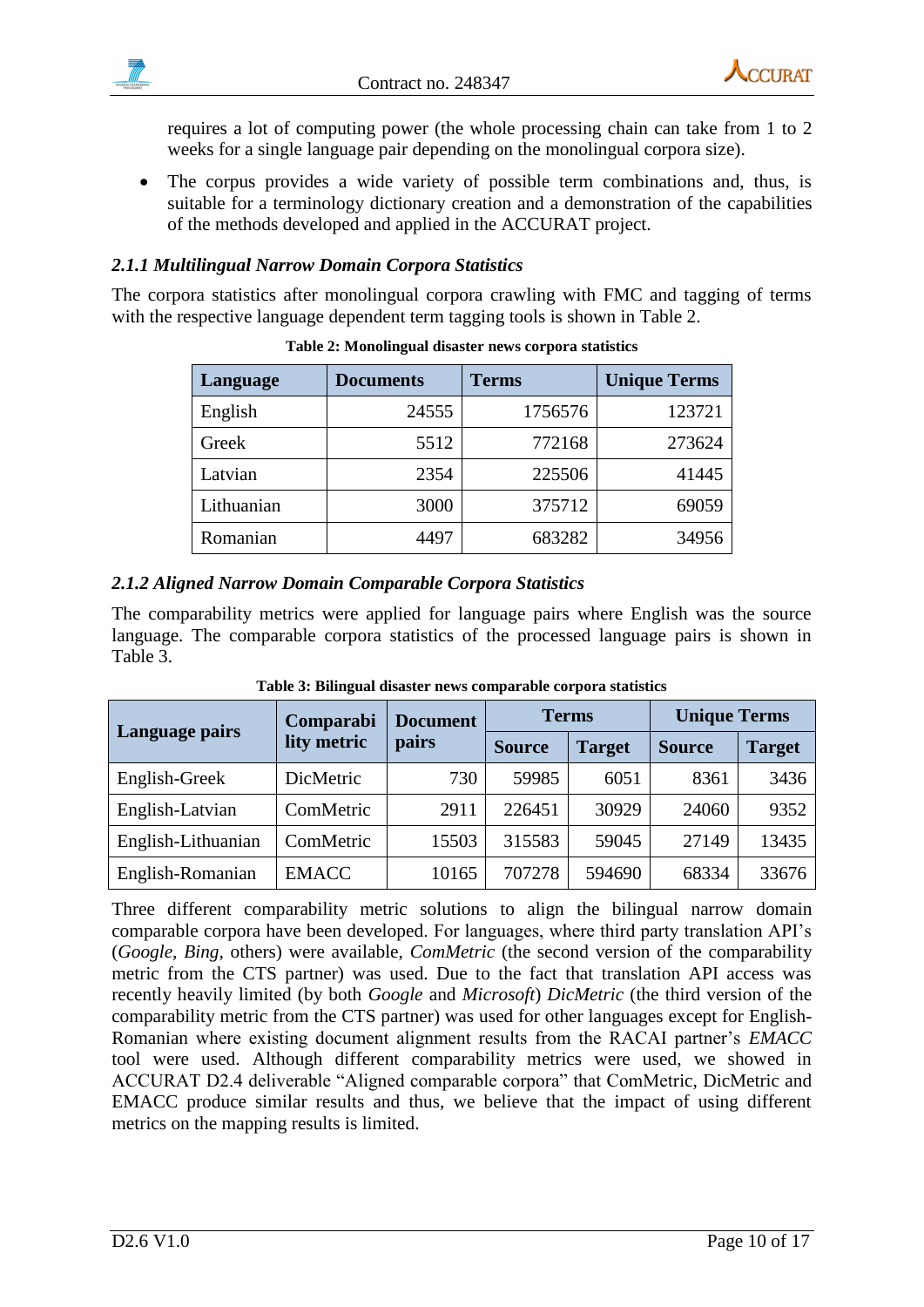



The total number of document pairs aligned by the metrics is presented in the column "*Document pairs*". The column "*Terms*" contains the total numbers of terms in the bilingual comparable corpora separately for source (in this task it is always English) and target (Greek, Latvian, etc.) languages. The column "*Unique terms*" contains the total number of unique terms in the bilingual narrow domain comparable corpora, which represents the full search space of each bilingual narrow domain comparable corpus. The term mapper's search space, however, is smaller than the unique term total search space as the mappers operate on the aligned document pair level, because mapping of all document pairs in the comparable corpora could cause a drop in precision as uncomparable document pair terms may be wrongly mapped.

#### <span id="page-10-0"></span>*2.1.3 Bilingually Mapped Terminology*

The bilingual disaster news comparable corpus was processed with at least one terminology mapping tool (for some pairs both tools were not applied due to language specific constraints). The quantitative results of the mapping task are shown in [Table 4.](#page-10-2)

<span id="page-10-2"></span>

|                    | <b>Document</b> | <b>Extracted term pairs</b> |                    |  |
|--------------------|-----------------|-----------------------------|--------------------|--|
| Language pairs     | pairs           | <b>MapperUSFD</b>           | TerminologyAligner |  |
| English-Greek      | 730             | 30                          |                    |  |
| English-Latvian    | 2911            | 1158                        | 489                |  |
| English-Lithuanian | 15503           | 2750                        | 770                |  |
| English-Romanian   | 10165           | --                          | 1828               |  |

**Table 4: Bilingual terminology mapping statistics**

#### <span id="page-10-1"></span>*2.1.4 Analysis of results*

Both terminology mapping tools produce mapped terms together with a probabilistic score reflecting how confident the tool is that two terms are a translation of each other. The deliverable contains data acquired using the default set up. The default threshold for the confidence score for *MapperUSFD* is 0.5 and for *TerminologyAligner* - 0.6. If the user wants to use the dictionaries, additional filtering may be required depending on the task the user wishes to use the dictionaries for.

Results of the analysis for the English-Latvian pair show that with default values the precision for *MapperUSFD* is 30.83% and for *TerminologyAligner* – 85.89%. As the default thresholds are set relatively low, it is possible to raise precision by applying a higher threshold. For instance, when applying a threshold of 0.7 for both tools, the precision of *MapperUSFD* and *TerminologyAligner* is 95.33% and 96.30% respectively. This, however, is only an indicative value as for different language pairs the thresholds may differ.

The results also show that both tools perform relatively well on unigram term mapping (with default settings the unigram mapping precision is 67.63% and 97.87% for *MapperUSFD* and *TerminologyAligner* respectively), but lack in precision (as well as recall, after manually checking the corpora) for multi-word term mapping. For instance, the error rate for multiword term mapping with the default settings on the English-Latvian language pair is over 99% for *MapperUSFD* (with 633 mismapped term pairs) and 38.75% for *TerminologyAligner*  (with 62 mismapped term pairs). However, the error rates may be lowered if higher thresholds are applied. Furthermore, as noted above, the MapperUSFD tool uses a solely cognate based approach designed for named entity mapping. Clearly this approach is not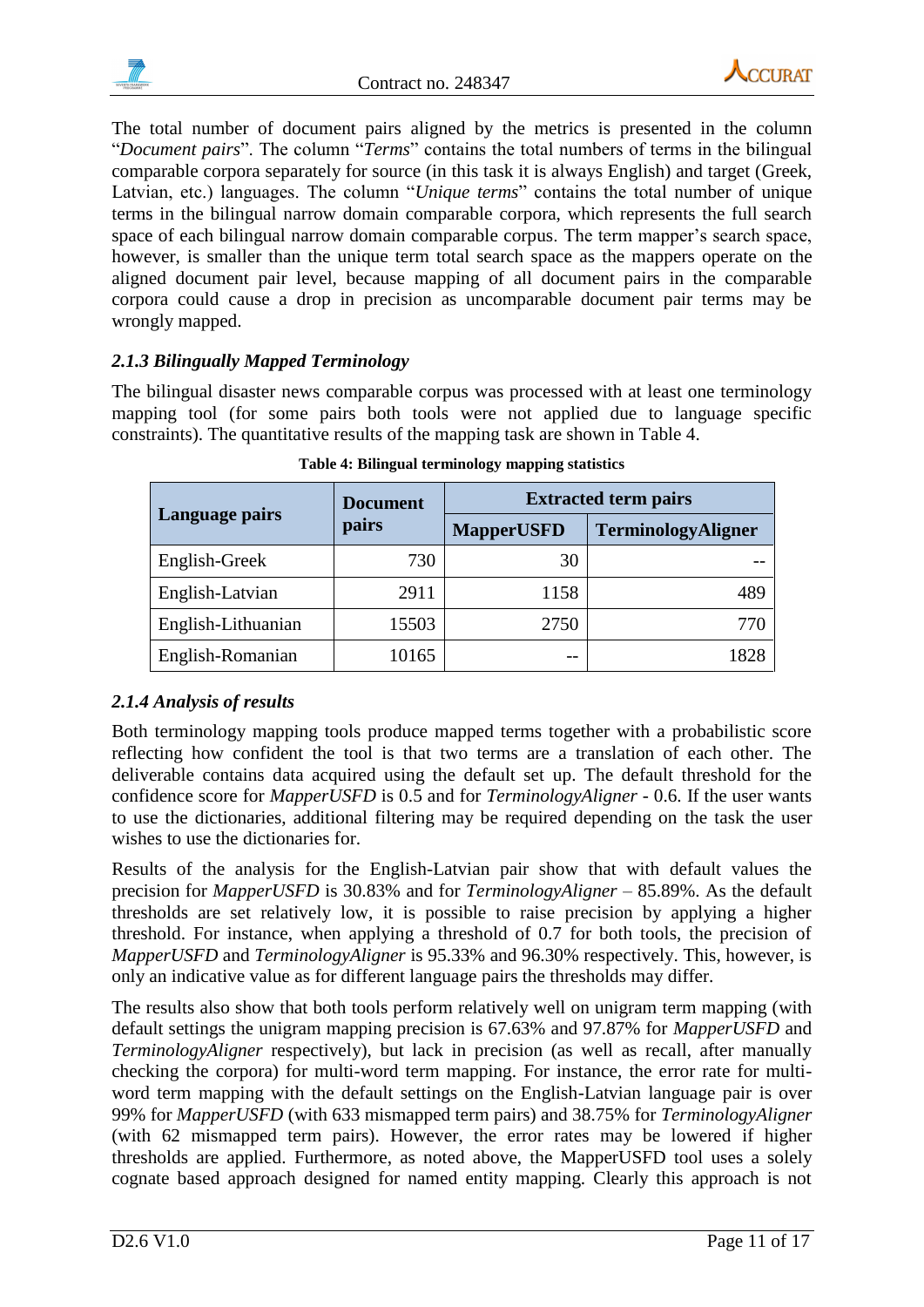



sufficient for mapping multiword terms. The approach is now being adapted for term mapping by extending it to exploit dictionaries, as well as a higher matching threshold for cognate matching.

### <span id="page-11-0"></span>*2.2 The Second Approach*

This approach does filtering first, and then it performs term extraction, i.e., it extracts terms from aligned phrases, not from monolingual texts (the second approach is used by the Linguatec English-German RBMT system which needs mapped terminology with certain specificities). Thus, a comparable corpus of automotive data for the English-German language pair was prepared as it is described below.

#### <span id="page-11-1"></span>*2.2.1 Data Collection*

Data were prepared in three steps: crawling and document alignment, sentence alignment, and phrase alignment.

#### <span id="page-11-2"></span>*2.2.1.1 Crawling and document alignment*

Automotive websites in the area of transmissions/gearboxes were identified, and comparable texts were crawled. The link structure and hints on languages in the URLs were used to guide the crawling process. Also, they gave an indication for *document level* alignment as with bilingual crawlers.

After several crawls with improved precision the effort resulted in 116.056 comparable documents.

The next task was to clean the data, boilerplate parts were removed and the documents were converted into XML structured texts, keeping 40.958 English and 40.958 German documents, considered similar enough to be used for further processing.

#### <span id="page-11-3"></span>*2.2.1.2 Sentence alignment*

It quickly turned out that the data, even when aligned on document level, were far from parallel; most of them were strongly comparable at best.

For alignment, a 'computer-assisted manual' approach was used as the ACCURAT tools were not yet available.

1. The documents were segmented into paragraphs. Those paragraphs, that were found to have the same size (in kB) in the English and German corpora, were deleted from the corpus, because they were considered to be identical, i.e., written in the same language. This was confirmed by sample manual checking.

2. Furthermore the paragraphs were segmented into sentences. The sentences were cleaned, for example all sentences not containing alphanumeric characters deleted, etc. This process resulted in approx. 350.000 sentences for each language.

3. The next step was the sentence alignment with the Hunaligner. As a result, we got ca. 270.000 aligned bilingual sentences. They were filtered:

- sentences with a score less then 0.5 were deleted
- $\bullet$  sentences identical in both languages were deleted (the same texts on both sides  $=$  the same language)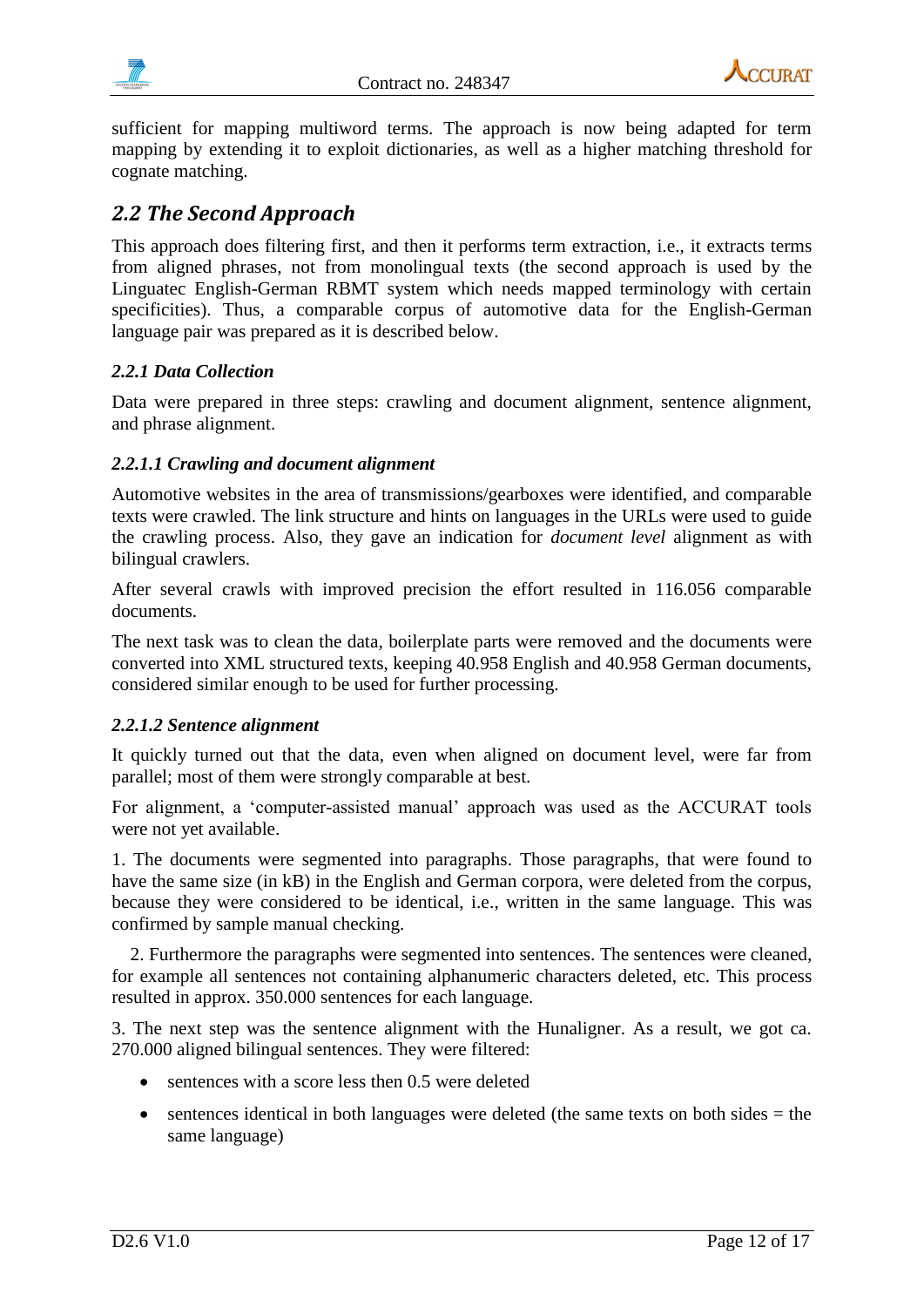

- **CCI IRAT**
- many translations (more than 5) for the same sentence were an indicator for wrong alignments; such pairs were also deleted
- 4. The result: 44.483 parallel sentences

After all these activities, there were 44.483 sentence pairs left; they were used for phrase alignment.

#### <span id="page-12-0"></span>*2.2.1.3 Phrase Alignment*

Phrase Alignment was done with the resulting sentence pairs. Alignment was done with GIZA++ and MOSES phrase based translation.

These tools built a translation table containing 7.973 mio phrases. This table was used as an input to term mapping.

#### <span id="page-12-1"></span>*2.2.2 Term Extraction*

Unlike other approaches to term mapping, which first do term extraction and then do term mapping, the present data were computed with Linguatec's *P2G* tool (*PhraseTable2Glossary*); this tool supports a workflow which does first alignment, and then extracts terms from the aligned data, by applying filters to aligned phrases. The tool works in the following steps:

#### <span id="page-12-2"></span>*2.2.2.1 Probability Filter*

Only phrases with a frequency  $> 1$  and a probability  $> 0.6$  (P(f|e) in phrase tables are considered. These phrases have been evaluated to have a very good precision  $(>0.9)$ .

#### <span id="page-12-3"></span>*2.2.2.2 Linguistic Filter*

As terms have an internal linguistic structure, such structures can be used as filters; phrases which do not follow one of the linguistic patterns on both source and target side are eliminated.

There are 86 such patterns in German, and about 450 in English.

The two filters reduced the amount of phrases which are really terms to about 16.000 (15.974), meaning that every 500th phrase in the translation table contains a valid term.

#### <span id="page-12-4"></span>*2.2.2.3 Term Creation*

The identified terms are brought into a proper form, with correct lemmatisation, truecasing, creation of agreements in multiword where necessary, POS annotation, etc.

This step can create duplicates (e.g. if the phrase table contains a term in both singular and plural form, and is normalised to the same lemma); such duplicates were removed in the output list.

#### <span id="page-12-5"></span>*2.2.2.4 Term Filter*

The resulting terms can be filtered, e.g. to eliminate general purpose terms from a domainspecific (automotive) glossary, or to eliminate unwanted terms with a stop list.

For this delivery, such a filter was not applied, so the full term list as output by P2G is output.

The output format is:

German term <tab> German POS <tab> English term <tab> English POS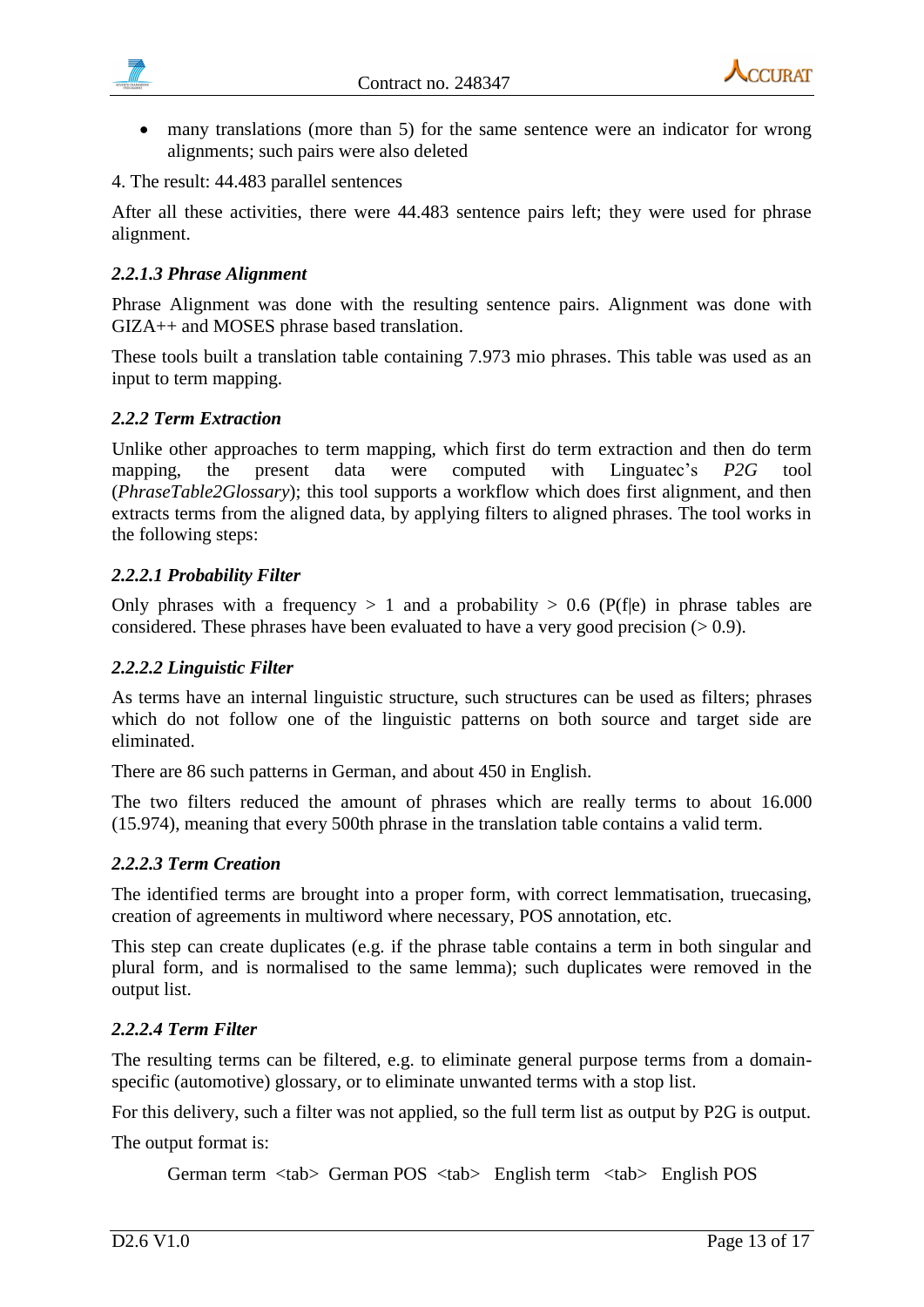<span id="page-13-2"></span>



#### <span id="page-13-0"></span>*2.2.3Tool Evaluation*

The P2G tool was evaluated by manually inspecting a random sample of about 2500 terms (about 15% of the output), and the error rates are:

- translation errors (wrong mappings in the phrase tables): 5.68%
- $\bullet$  term creation errors (wrong lemmata etc.): 5.0% for German, and 5.6% for English lemmata

As the output terms are bilingual the error rates accumulate; this means that in the term candidate list, about 3 out of 20 entries need human intervention. This seems to be a reasonable ratio.

### <span id="page-13-1"></span>*2.3 Usage*

All bilingual term dictionaries acquired in the term mapping task described in this chapter are compressed in a ZIP archive named "*D2\_5\_Section\_2\_TranslatedTerminology.zip*" located under the "WP2/D2.5/Terminology" folder. The archive contains the following dictionaries:

- Focused disaster news term dictionaries:
	- o English-Latvian dictionary acquired with *TerminologyAligner* "*EN-LV\_Disaster-News\_RACAI-TA\_Terms.txt*"
	- o English-Latvian dictionary acquired with *MapperUSFD* "*EN-LV\_Disaster-News\_MapperUSFD\_Terms.txt*"
	- o English-Lithuanian dictionary acquired with *TerminologyAligner* "*EN-LT\_Disaster-News\_RACAI-TA\_Terms.txt*"
	- o English-Lithuanian dictionary acquired with *MapperUSFD* "*EN-LT\_Disaster-News\_MapperUSFD\_Terms.txt*"
- Focused automotive domain dictionary:
	- o English-German dictionary acquired with P2G tool by Linguatec "EN-DE\_Automotive\_P2G\_Terms.txt".

# <span id="page-13-3"></span>**3 Named Entity Mapping**

In this section we provide a description of acquiring bilingual mapped named entities from comparable corpora. In our approach we use the USFD NE (Named Entity) mapping tool (MapperUSFD) described in ACCURAT Deliverable D2.6 to map NEs between texts written in different languages. The texts are the comparable corpora described in the ACCURAT Deliverable D3.6 (USFD News and USFD Wikipedia corpora).

### <span id="page-13-4"></span>*3.1 Pre-processing*

MapperUSFD takes as input two comparable documents in text format and outputs pair of NEs with scores indicating their level of mapping. The texts on both sides require preprocessing such as sentence splitting and NE tagging. For both English and foreign (non English) documents we use  $OpenNLP<sup>1</sup>$  to identify sentence boundaries. Next, on the English text the mapper applies the OpenNLP NER to extract English NEs. On the foreign text side it assumes that the NEs are identified. We used the NER tools described in D2.6 to tagged the

1

<sup>1</sup> 1http://incubator.apache.org/opennlp/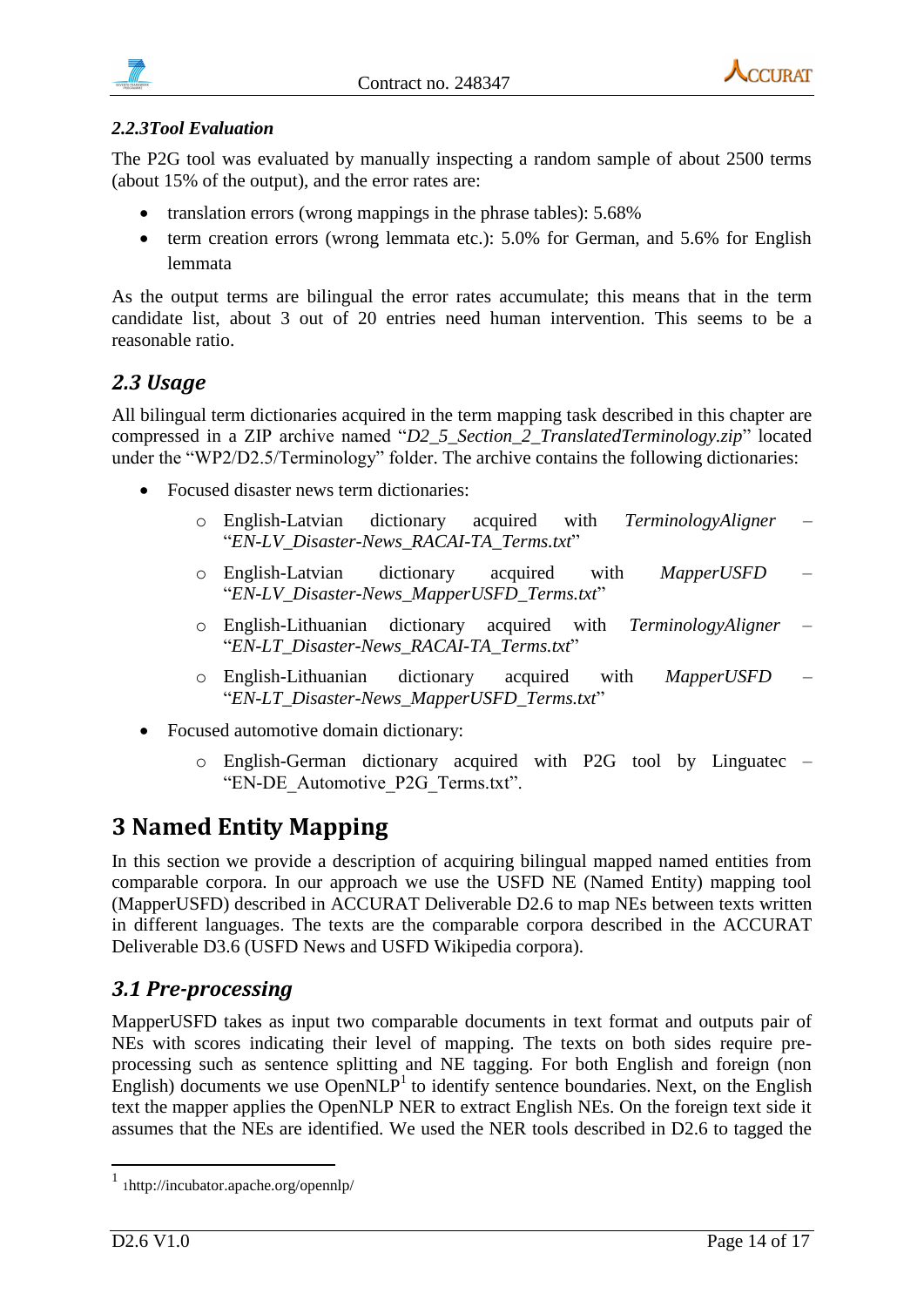



foreign documents with NEs. However, please note that the mapper does not always assume that one of the languages must be English. It can also work on pairs of documents where neither of the languages is English. In this case the mapper just assumes that both texts are already NE tagged.

Having both documents NE tagged (PERSON, LOCATION, ORGANIZATION) the mapper uses cognate based methods (see ACCURAT Deliverable D2.3) to map the NEs with each other. Each mapped NE pair is assigned a score between 0 and 1. In this task we restricted the mapper in returning pairs with scores  $\geq 0.5$ .

The performance of the NE mapping using the MapperUSFD was evaluated in the ACCURAT Deliverable D2.3. In the evaluation we used 6 language pairs (en-de, en-hr, enlv, en-ro, en-el and en-lt). Accuracy scores on a small sample of 100 document pairs for each of the 6 language pairs ranged from 51 to 93% with a micro-averaged accuracy of 81% - where we get 81 from adding all the correct + partially correct scores and dividing them by the total scores. The score of 51% was obtained for English-Croatian. However, the next lowest language pair achieved a score of 76% shown in general the high performance of the mapper.

## <span id="page-14-0"></span>*3.2 NE-Mapping Results*

The results of the mapping task is shown in [Table 5](#page-14-1) and [Table 6.](#page-14-2) [Table 5](#page-14-1) contains the results from the USFD news and [Table 6](#page-14-2) from the USFD Wikipedia comparable corpora. In both tables we list for each language pair the number of documents pairs used in the mapping process, the full output of the MapperUSFD (third column) and the pairs which have a mapping score of 1.0 meaning exact match (fourth column).

<span id="page-14-1"></span>

| Language pairs     | <b>Document pairs</b> | <b>Mapped NEs</b> | <b>Mapped NEs</b><br>(exact match) |
|--------------------|-----------------------|-------------------|------------------------------------|
| English-Greek      | 6396                  | 434               | 397                                |
| English-Latvian    | 2438                  | 245               | 23                                 |
| English-Lithuanian | 1735                  | 469               | 92                                 |
| English-Romanian   | 11285                 | 2160              | 1274                               |
| English-German     | 29341                 | 2098              | 1083                               |

**Table 5: Bilingual NEs using USFD News comparable corpora**

| Table 6: Bilingual NEs using USFD Wikipedia comparable corpora |  |
|----------------------------------------------------------------|--|
|----------------------------------------------------------------|--|

<span id="page-14-2"></span>

| Language pairs     | <b>Document pairs</b> | <b>Mapped NEs</b> | <b>Mapped NEs</b><br>(exact match) |
|--------------------|-----------------------|-------------------|------------------------------------|
| English-Greek      | 3668                  | 4629              | 4330                               |
| English-Latvian    | 4273                  | 2561              | 427                                |
| Latvian-Lithuanian | 1027                  | 1275              | 208                                |
| English-Lithuanian | 10308                 | 2897              | 12.74                              |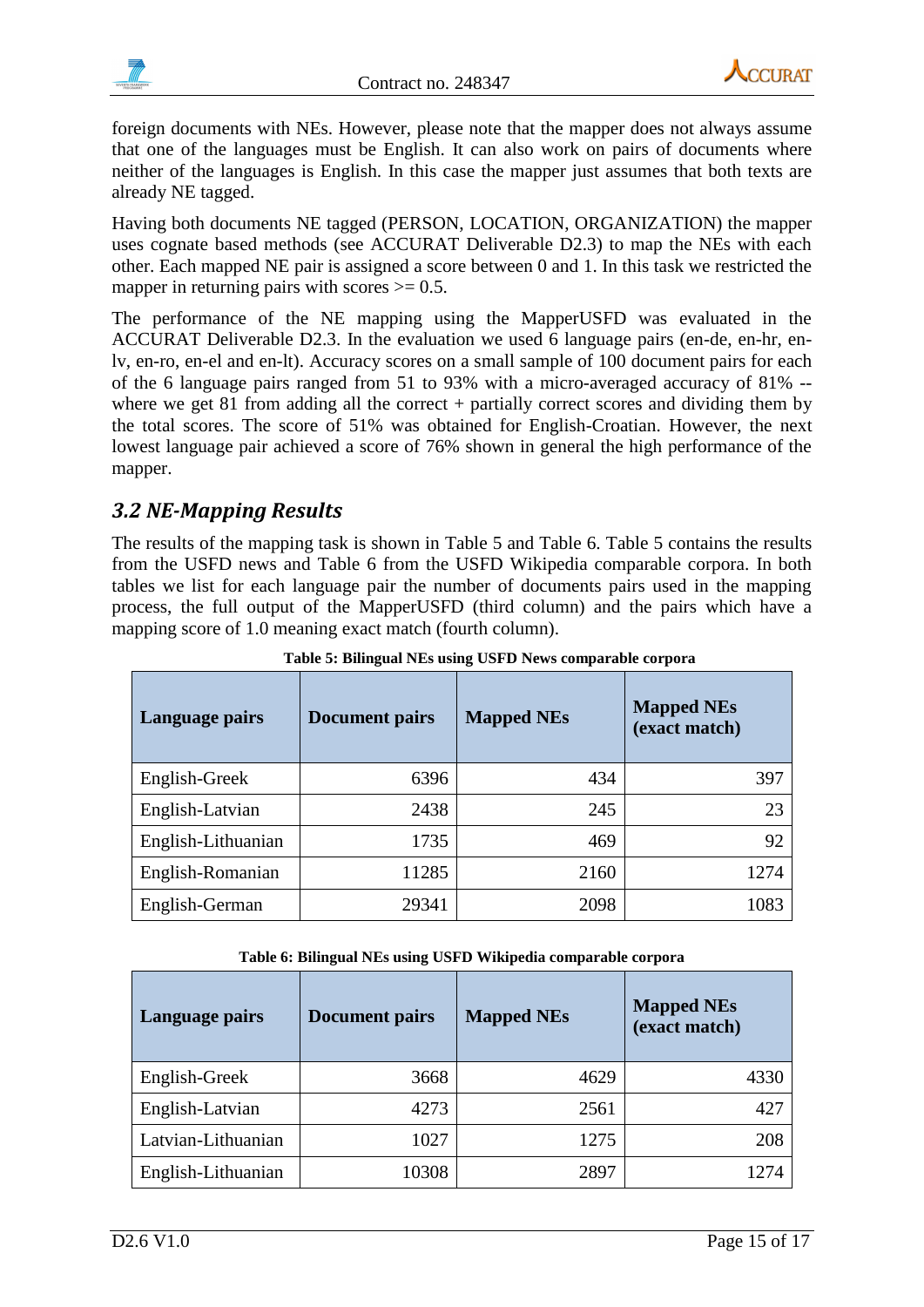

| Language pairs   | <b>Document pairs</b> | <b>Mapped NEs</b> | <b>Mapped NEs</b><br>(exact match) |
|------------------|-----------------------|-------------------|------------------------------------|
| English-Romanian | 48880                 | 39206             | 20829                              |
| English-German   | 149891                | 207715            | 38435                              |

# <span id="page-15-0"></span>*3.3 Usage*

#### <span id="page-15-1"></span>*3.3.1 Translated named entities*

All bilingual named entities dictionaries acquired in the NE mapping task described in this chapter are compressed in a ZIP archive named "*D2\_5\_Section\_3\_NEMapping.zip*" located under the "/WP2/D2.5/NamedEntities" directory on ACCURAT FTP Server. The archive contains the following dictionaries:

- "ne-mappings-news" which contains all the NE dictionaries for language pairs described in Table 5;
- "ne-mappings-wiki" which contains all the NE dictionaries for language pairs from Table 6.

# <span id="page-15-2"></span>**4 Conclusions**

We have reported on the results we obtained by running the two workflows that are described in the ACCURAT Deliverable D2.6 "Toolkit for multi-level alignment and information extraction from comparable corpora":

- The parallel data mining workflow which produces a set of parallel textual units (both sentences and phrases);
- The NE/Term mapping workflow which produces a set of translation dictionaries composed of translated terms and named entities.

Besides the immediate use of these automatically produced resources in SMT and RBMT, this was the first large-scale experiment of acquiring MT-related data for the majority of ACCURAT language pairs using the ACCURAT-developed machinery, and, together with ACCURAT Deliverable D2.4 "Aligned comparable corpora", this report was the ideal occasion to study the behavior of our tools. We have learned that:

- The sizes of collected CC demand a running time optimization of both document alignment/comparability metrics tools and parallel data mining tools;
- Recall improvement on all data extraction tools is desired since, from Deliverable D2.4 we learned that the vast majority of collected CC are on the "weakly comparable" side;

We will use the data described in this report to selectively improve baseline MT systems (both statistical and rule-based) but taking into account the relative sizes of the baseline training data and CC extracted data. In the case of SMT with Moses, we plan to use multiple translation tables and back-off models in order to add useful translations only if these are not to be found in the baseline model.